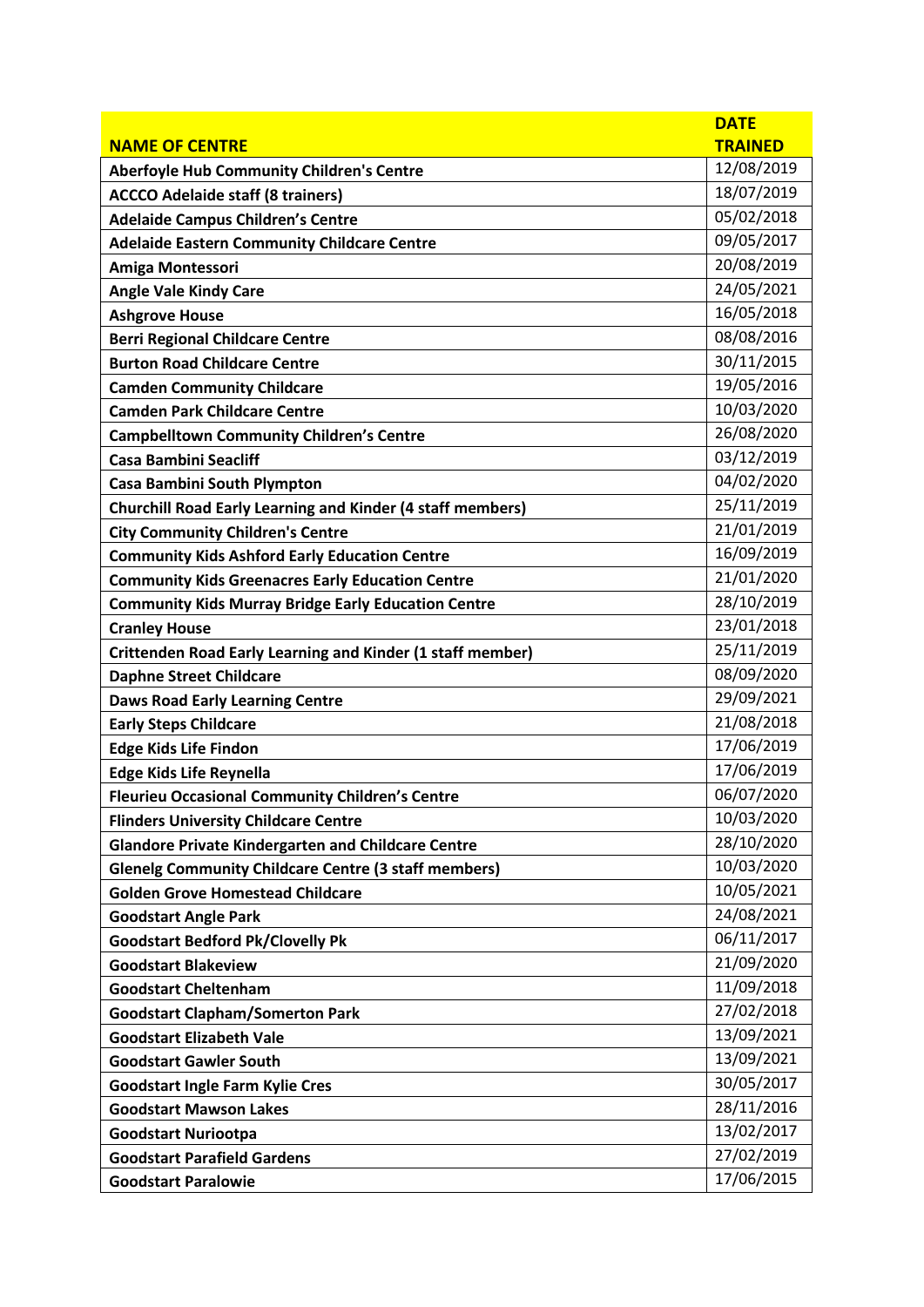| <b>Goodstart Penfield</b>                                      | 15/05/2018 |
|----------------------------------------------------------------|------------|
| <b>Goodstart Prospect (3 staff members)</b>                    | 24/08/2021 |
| <b>Goodstart Salisbury North (1 staff member)</b>              | 27/02/2019 |
| <b>Goodstart Semaphore South/Semaphore Park</b>                | 30/04/2018 |
| <b>Goodstart Smithfield (1 staff member)</b>                   | 27/02/2019 |
| <b>Gowrie SA Childcare</b>                                     | 18/08/2020 |
| <b>Green Leaves Early Learning Seaford House</b>               | 25/03/2019 |
| <b>Greenwith Childcare Centre</b>                              | 01/05/2019 |
| <b>Grey Ward Children's Centre</b>                             | 28/07/2020 |
| Halifax Street Children's Centre (4 staff members)             | 03/06/2020 |
| <b>Hallett Cove Community Children's Centre</b>                | 01/09/2020 |
| <b>Happy Valley Community Children's Centre</b>                | 12/08/2019 |
| <b>Hawthorn Childcare Centre</b>                               | 04/08/2020 |
| Highway Childcare and Early Learning Centre (2 staff members)  | 02/06/2020 |
| il nido Children's Centre                                      | 20/08/2020 |
| Kapunda Childcare and Early Learning Centre (1 staff member)   | 04/06/2020 |
| Kerry Street Early Learning and Kinder (3 staff members)       | 25/11/2019 |
| <b>Kesters Road Childcare Centre</b>                           | 29/06/2020 |
| <b>Kidz Club Childcare</b>                                     | 23/02/2021 |
| <b>Kindy Patch Salisbury Heights</b>                           | 18/11/2019 |
| <b>Kindy Patch Salisbury North</b>                             | 18/11/2019 |
| <b>Kozy Kids Maylands</b>                                      | 18/02/2019 |
| Kozy Kids Golden Grove                                         | 11/02/2020 |
| Ladybird Manor Montessori                                      | 03/05/2021 |
| <b>Lilliput Village Montessori</b>                             | 18/03/2019 |
| Lindisfarne Road Early Learning and Kinder (2 staff members)   | 25/11/2019 |
| <b>Little Oxford Montessori</b>                                | 18/03/2019 |
| Lockleys Childcare and Early Learning Centre (2 staff members) | 03/06/2020 |
| <b>Loxton District Children's Centre</b>                       | 08/08/2016 |
| <b>Lurra Community Children's Centre</b>                       | 28/06/2017 |
| <b>Magill Community Children's Centre</b>                      | 03/02/2020 |
| <b>Margaret Ives Community Children's Centre</b>               | 03/02/2020 |
| Mawson Lakes Garden Terrace Childcare                          | 10/03/2020 |
| <b>Mawson Lakes Park Way Childcare Centre</b>                  | 14/05/2019 |
| <b>MacKinnon Parade Children's Centre</b>                      | 14/05/2019 |
| <b>Modbury Community Children's Centre</b>                     | 01/07/2020 |
| <b>Nido Early School Kensington Park</b>                       | 25/11/2019 |
| Nido Early School Golden Grove (2 staff members)               | 25/11/2019 |
| Nido Early School Salisbury (4 staff members)                  | 25/11/2019 |
| Nido Early School Noarlunga (2 staff members)                  | 25/11/2019 |
| <b>Noarlunga Community Children's Centre</b>                   | 06/07/2020 |
| <b>Northgate Childcare Centre</b>                              | 01/05/2019 |
| <b>Oasis Community Children's Centre</b>                       | 06/05/2019 |
| Paradise Early Learning Childcare Centre and Kindergarten      | 30/10/2017 |
| <b>Parkside Community Childcare Centre</b>                     | 29/07/2020 |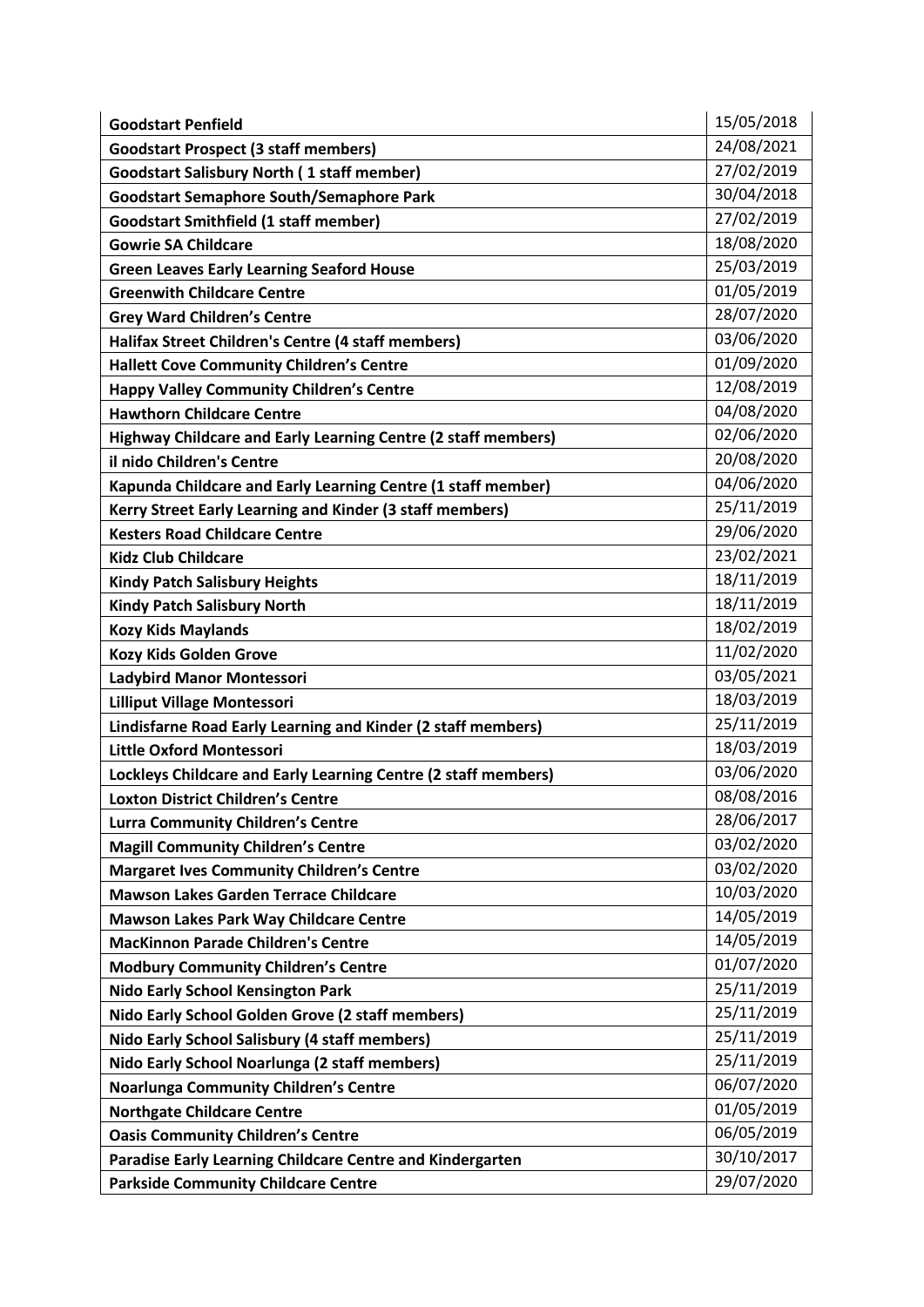| <b>Pooraka Community Childcare Centre</b>                  | 08/10/2018 |
|------------------------------------------------------------|------------|
| <b>Precious Cargo Blackwood</b>                            | 03/09/2019 |
| <b>Precious Cargo Collinswood</b>                          | 04/04/2022 |
| <b>Precious Cargo Lockleys</b>                             | 12/09/2019 |
| <b>Precious Cargo Marion</b>                               | 03/09/2019 |
| <b>Precious Cargo Myrtle Bank</b>                          | 03/09/2019 |
| <b>Precious Cargo St. Peters</b>                           | 26/08/2019 |
| <b>Precious Cargo Welland</b>                              | 12/09/2019 |
| <b>Precious Cargo Westbourne Park</b>                      | 26/08/2019 |
| <b>Precious Cargo Woodville Park</b>                       | 12/09/2019 |
| <b>QEH Community Childcare Centre</b>                      | 13/12/2021 |
| <b>Renmark Children's Centre</b>                           | 28/04/2021 |
| <b>Riverland Early Learning Centre</b>                     | 28/04/2021 |
| <b>Rose Park Community Childcare</b>                       | 12/11/2019 |
| <b>Rosemont House Montessori</b>                           | 18/03/2019 |
| <b>Seaford District Community Children's Centre</b>        | 04/05/2021 |
| <b>Seaton Community Children's Centre</b>                  | 20/09/2021 |
| <b>Seymour Early Years</b>                                 | 03/11/2014 |
| Six Little Ducks Childcare Alice Springs (4 staff members) | 27/10/2021 |
| <b>St Morris Community Children's Centre</b>               | 03/02/2020 |
| <b>St Peters Childcare Centre and preschool</b>            | 30/06/2020 |
| <b>Stepping Stone Aberfoyle Park</b>                       | 17/04/2019 |
| <b>Stepping Stone Allenby Gardens</b>                      | 18/05/2021 |
| <b>Stepping Stone Angle Vale (3 staff members)</b>         | 14/10/2019 |
| <b>Stepping Stone Blakeview</b>                            | 14/10/2019 |
| <b>Stepping Stone Brooklyn Park</b>                        | 11/05/2021 |
| <b>Stepping Stone Curtis Road</b>                          | 03/06/2019 |
| <b>Stepping Stone Evanston</b>                             | 14/10/2019 |
| <b>Stepping Stone Happy Valley</b>                         | 31/05/2021 |
| <b>Stepping Stone Hewett (4 staff members)</b>             | 14/10/2019 |
| <b>Stepping Stone Hove</b>                                 | 31/05/2021 |
| <b>Stepping Stone Kidman Park</b>                          | 11/05/2021 |
| <b>Stepping Stone Klemzig</b>                              | 10/05/2021 |
| <b>Stepping Stone Lockleys</b>                             | 11/05/2021 |
| <b>Stepping Stone Marden</b>                               | 10/05/2021 |
| <b>Stepping Stone Morphett Vale</b>                        | 31/05/2021 |
| <b>Stepping Stone Munno Para</b>                           | 03/06/2019 |
| <b>Stepping Stone Northfield (1 staff member)</b>          | 02/06/2021 |
| <b>Stepping Stone Para Hills</b>                           | 02/06/2021 |
| <b>Stepping Stone Rostrevor</b>                            | 10/05/2021 |
| <b>Stepping Stone Royal Adelaide Hospital</b>              | 10/05/2021 |
| <b>Stepping Stone Tanunda</b>                              | 14/10/2019 |
| <b>Stepping Stone Tea Tree Gully</b>                       | 02/06/2021 |
| <b>Stepping Stone Two Wells (4 staff members)</b>          | 14/10/2019 |
| <b>Stepping Stone West Beach</b>                           | 11/05/2021 |